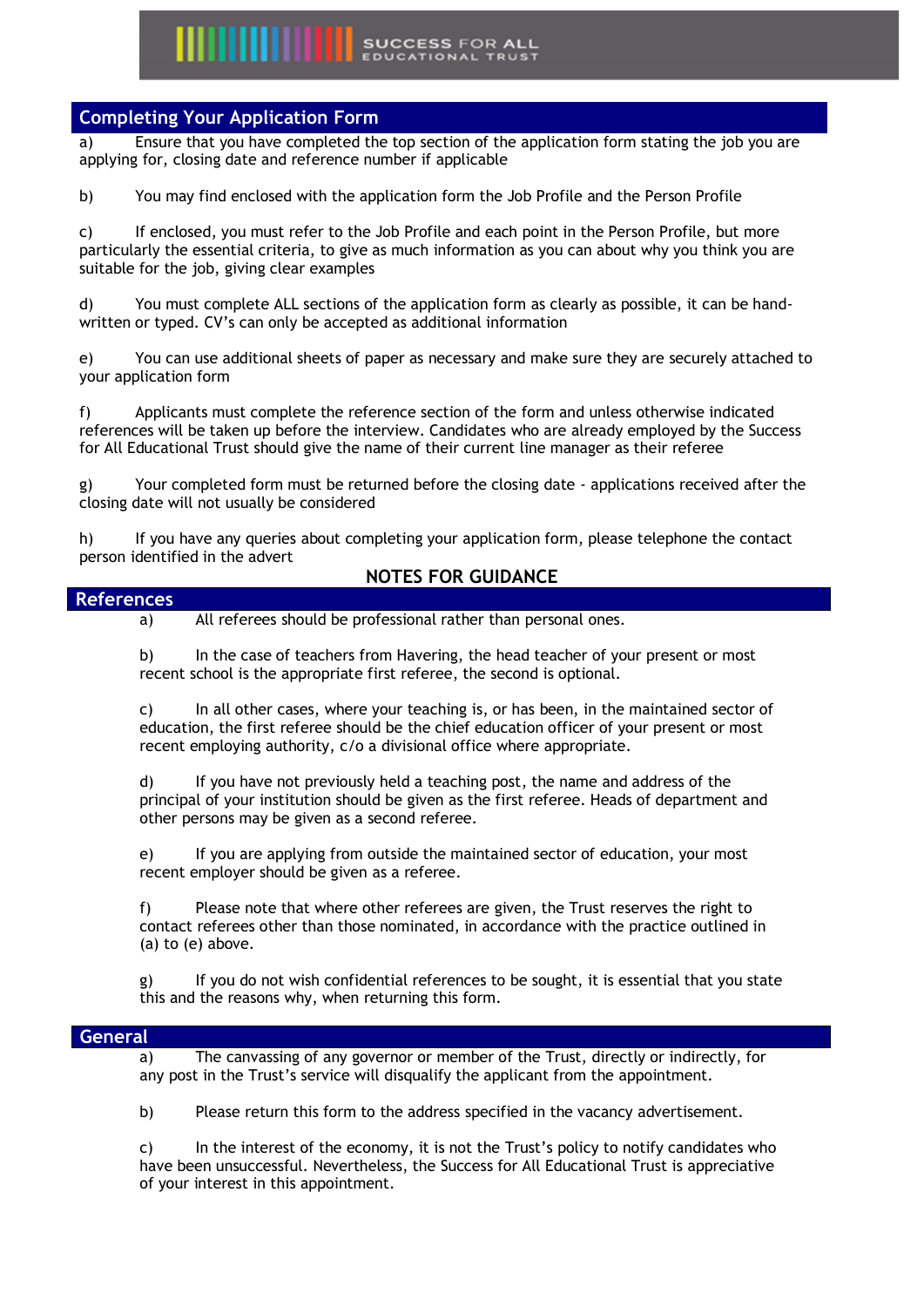# **SUCCESS FOR ALL**<br>EDUCATIONAL TRUST

| <b>Teaching Application Form</b> |                                                    |  |
|----------------------------------|----------------------------------------------------|--|
|                                  | Position applied for:<br><b>Employer Location:</b> |  |
|                                  | <b>Closing date:</b>                               |  |
|                                  |                                                    |  |
| Please complete in Black         |                                                    |  |

### **Particulars of Applicant Preferred Title: (e.g. Mr, Mrs, Miss, Ms)** First Name(s): **Surname: Surname: Address (including post code): Telephone number: Evening telephone Number: e-mail address: Teacher Reference Number: NI Number: Are there any restrictions on your right to work in the UK? Teaching Details Teacher Reference Number:**

**Are you subject to any conditions or prohibitions placed on you by the GTCE (or other) in the UK?**

| <b>Present/Most Recent Employer</b>                                                |                                     |                   |                                  |  |  |
|------------------------------------------------------------------------------------|-------------------------------------|-------------------|----------------------------------|--|--|
| <b>Employers Name:</b>                                                             |                                     |                   | Date appointed:                  |  |  |
|                                                                                    |                                     |                   | Boys, girls or mixed:            |  |  |
| No. on roll:                                                                       | Pay spine and point<br>(e.g. MPS 4) | School age range: | Ages taught:                     |  |  |
| Please detail any allowance held (e.g. TLR/SEN/Recruitment or<br><b>Retention)</b> |                                     |                   | Pay spine and point (e.g. MPS 4) |  |  |
| <b>Reason for leaving:</b>                                                         |                                     |                   |                                  |  |  |
| Brief statement of duties:                                                         |                                     |                   |                                  |  |  |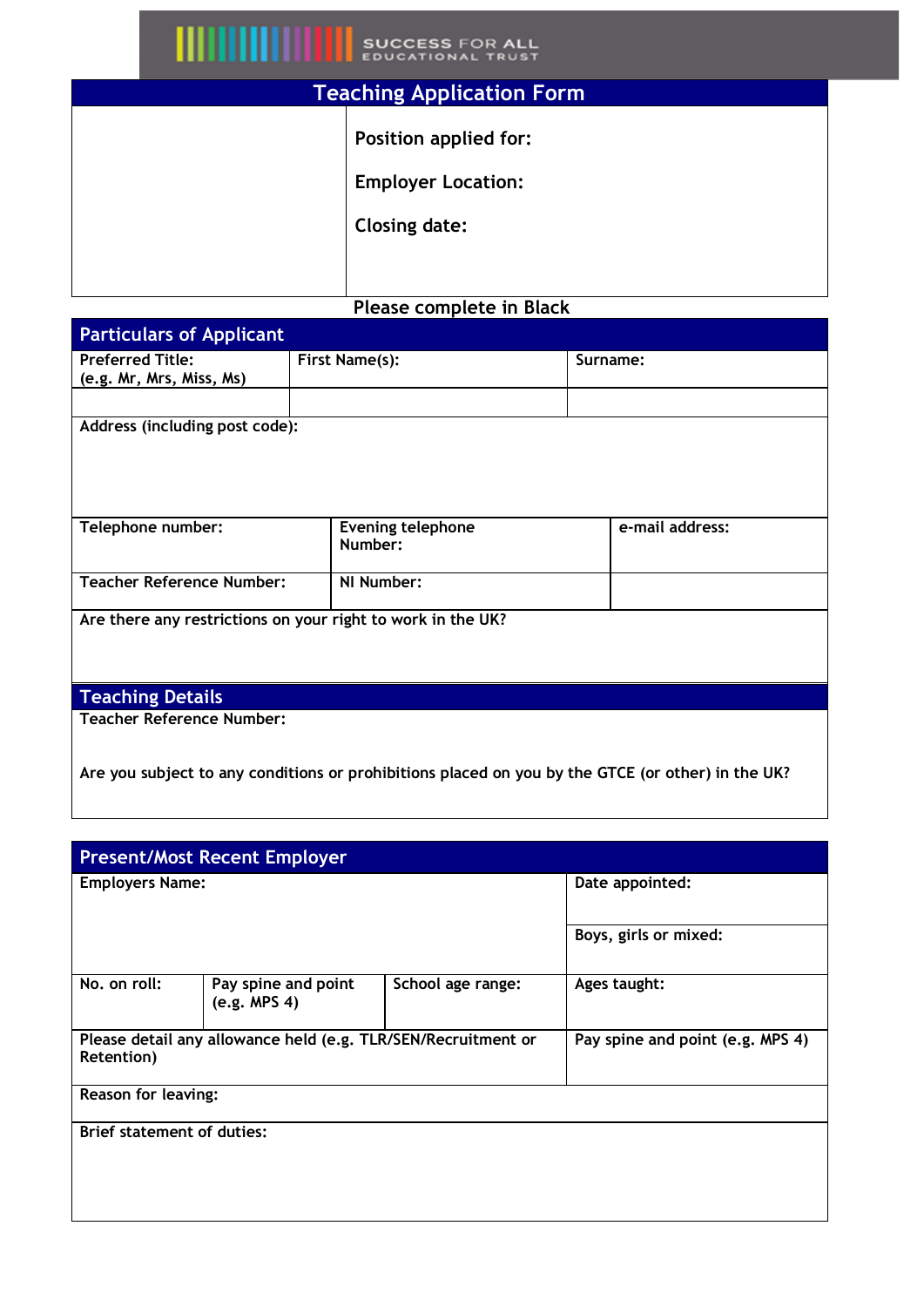#### **Please note: all candidates called for interview must bring proof of qualifications including Threshold certificates and QTS certificates**

| Previous teaching experience (in chronological order) |                                |                  |                               |               |          |                        |
|-------------------------------------------------------|--------------------------------|------------------|-------------------------------|---------------|----------|------------------------|
| <b>School Name</b><br>and type:                       | <b>Employers</b><br>Authority: | Main<br>subject: | <b>Numbe</b><br>r on<br>roll: | Date<br>from: | Date to: | <b>Reason Leaving:</b> |
|                                                       |                                |                  |                               |               |          |                        |
|                                                       |                                |                  |                               |               |          |                        |
|                                                       |                                |                  |                               |               |          |                        |
|                                                       |                                |                  |                               |               |          |                        |
|                                                       |                                |                  |                               |               |          |                        |
|                                                       |                                |                  |                               |               |          |                        |

| Courses attended within the past five years |                                      |                |                                   |
|---------------------------------------------|--------------------------------------|----------------|-----------------------------------|
| Name of Institute:                          | <b>Qualifications and</b><br>grades: | Date attained: | Attended from and<br>attended to: |
|                                             |                                      |                |                                   |
|                                             |                                      |                |                                   |
|                                             |                                      |                |                                   |
|                                             |                                      |                |                                   |
|                                             |                                      |                |                                   |

| <b>Training and Qualifications</b><br>Secondary & Further / Higher Education (including Teacher Training) |                                      |                |                                      |
|-----------------------------------------------------------------------------------------------------------|--------------------------------------|----------------|--------------------------------------|
| Name of<br>school/college:                                                                                | <b>Qualifications and</b><br>Grades: | Date attained: | <b>Attended from</b><br>attended to: |
|                                                                                                           |                                      |                |                                      |
|                                                                                                           |                                      |                |                                      |
|                                                                                                           |                                      |                |                                      |
|                                                                                                           |                                      |                |                                      |

#### **References**

**Please give the names and addresses of at least two and up to three people who will provide a reference. As contained in the DFE Safer Recruitment in Education Settings 2006 guidance, the school reserves the right to contact previous employers prior to interview if you are short listed. Requests to delay seeking references at this stage of the recruitment process must be submitted to school for consideration.**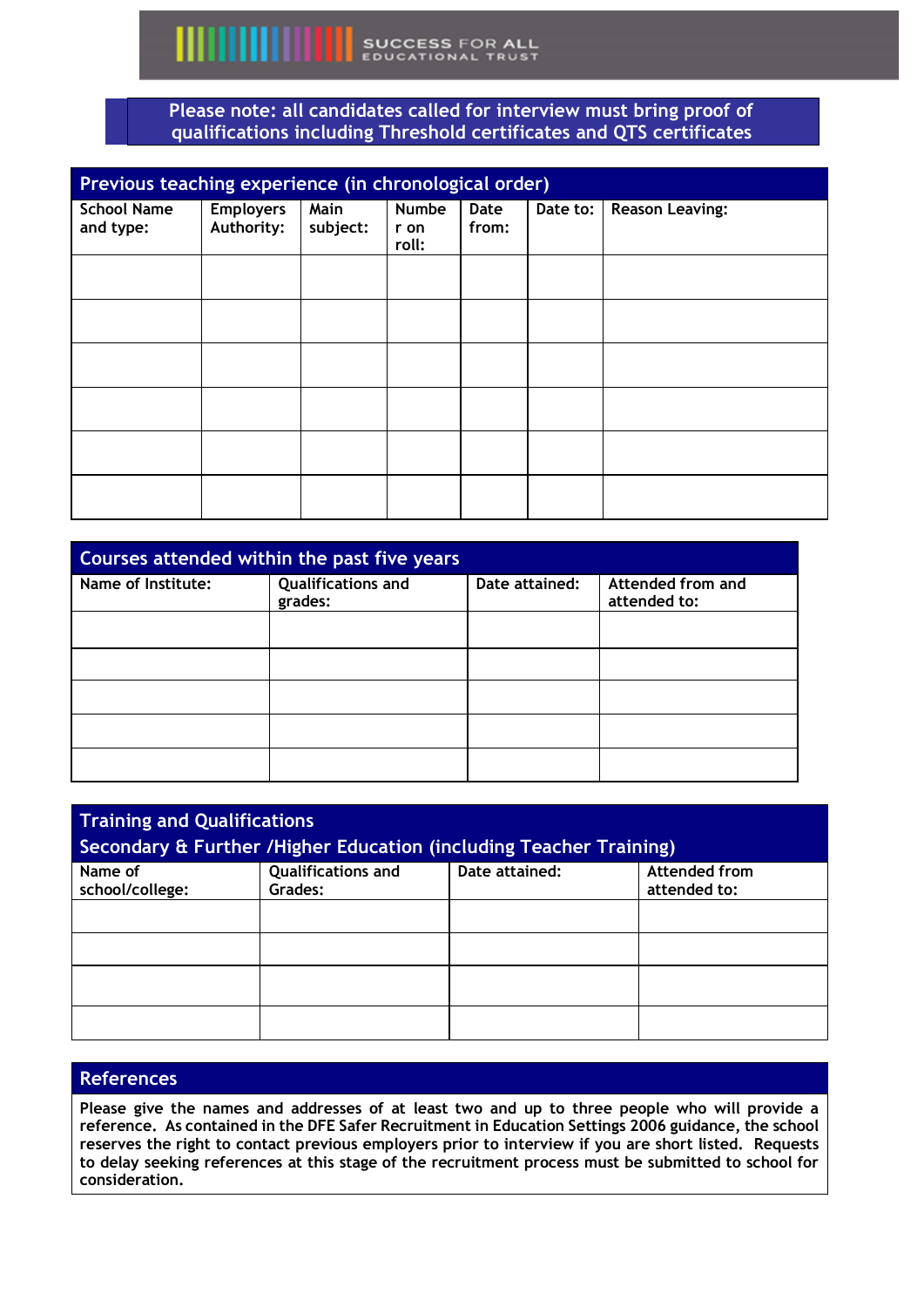| ı                                           | <b>SUCCESS FOR ALL</b><br><b>EDUCATIONAL TRUST</b> |
|---------------------------------------------|----------------------------------------------------|
| Name:                                       | Name:                                              |
| <b>Position Held:</b>                       | <b>Position Held:</b>                              |
| Name of Organisation:                       | Name of Organisation:                              |
| Address:                                    | Address:                                           |
|                                             |                                                    |
| Telephone:                                  | Telephone:                                         |
| Email:                                      | Email:                                             |
| In what capacity does the referee know you? | In what capacity does the referee know you?        |

### **Relevant Experience and Skills – Supporting statement**

**If enclosed, you must refer to the Job Profile and each point in the Person Profile, focusing on the essential criteria. In all situations it is advisable to give as much information as you can about why you think you are suitable for the job, giving clear examples of experience to demonstrate your capabilities.**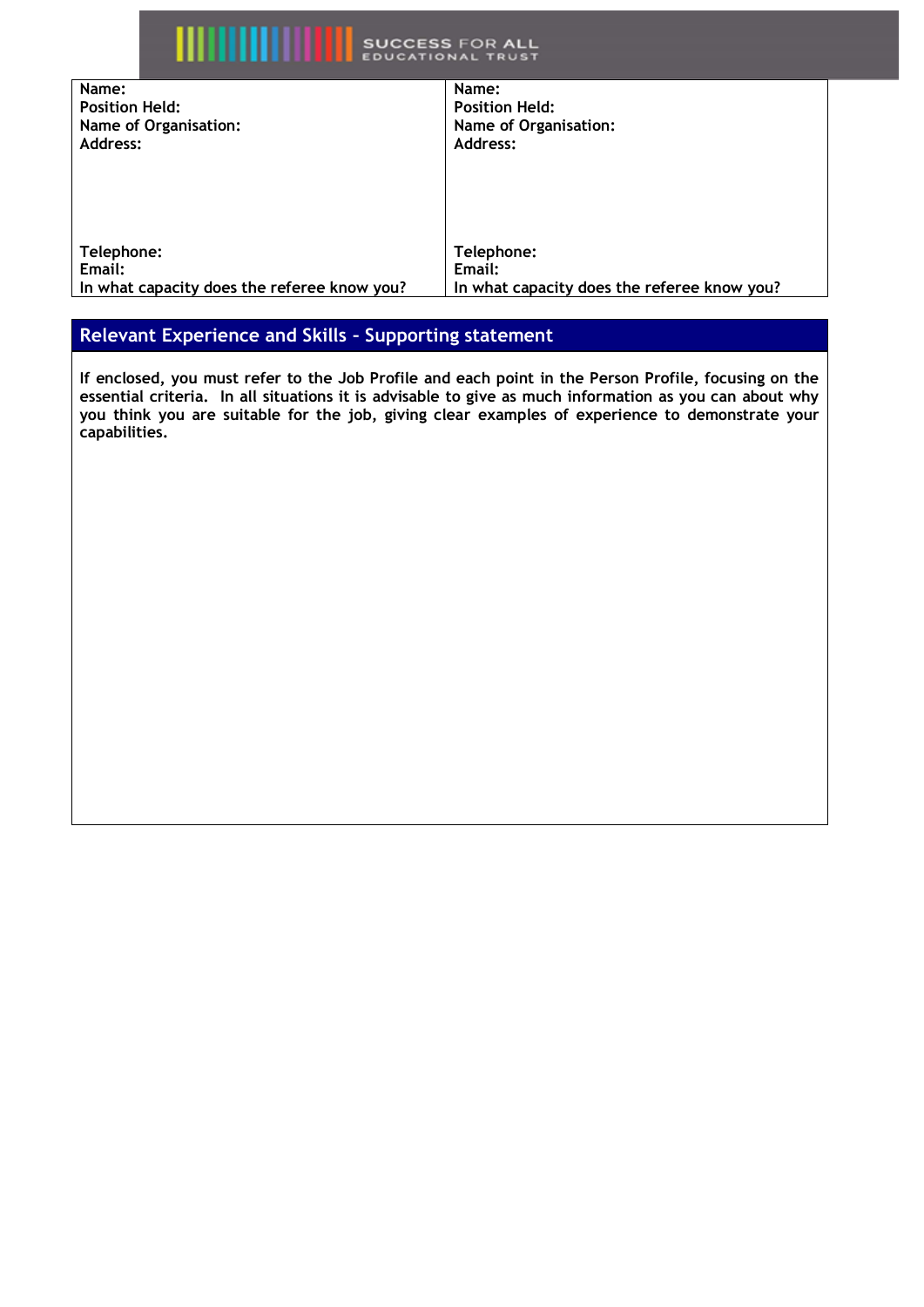#### **Other details**

**Do you consider yourself to have a disability?**

**We welcome applications from people with disabilities. If you have a disability and are invited for an interview, please give details of any special arrangements that you require.**

**SUCCESS FOR ALL** 

#### **Relationship with Local Authority**

**If you are the parent, grandparent, partner, child, stepchild, brother, sister, uncle, aunt, nephew or niece of an existing member of Trust staff, or the partner of such persons, please give details**

**If you are appointed and have any business, financial and/or political interests which might conflict with the duties or responsibilities of this post please give details**

#### **Rehabilitation of Offenders Act 1974**

*All posts involving direct contact with children are exempt from the Rehabilitation of Offenders Act 1974. However, amendments to the Exceptions Order 1975 (2013) provide that certain spent convictions and cautions are 'protected'. These are not subject to disclosure to employers and cannot be taken into account. Guidance and criteria on the filtering of these cautions and convictions can be found on the Disclosure and Barring Service website.*

*Shortlisted candidates will be asked to provide details of all unspent convictions and those that would not be filtered, prior to the date of the interview. You may be asked for further information about your criminal history during the recruitment process. If your application is successful, this self-disclosure information will be checked against information from the Disclosure & Barring service before your appointment is confirmed.*

#### **Review Application Form**

**By signing underneath, I declare that all the information set out in this application form is true in all respects and I understand that false information may render me liable for dismissal if I am appointed** 

**Signed: Date:**

**By signing and submitting this form I consent to the processing of personal data relating to me for the purposes of managing my application, provided that such processing is in accordance with the Data Protection Act 1998.**

**Signed: Date:**

**You will be asked to sign this form if you are invited for interview**

**In the interest of economy, it is not the Council's policy to notify candidates who have been unsuccessful and generally if you have not heard within 6-8 weeks you should assume that this is the case. Nevertheless, the Council is appreciative of your interest in this appointment.**

Please return completed applications to [jobapplications@sfaet.co.uk](mailto:jobapplication@sfaet.co.uk) or send to C. Valentine, HR Assistant, Success for All Educational Trust, based at The Royal Liberty School, Upper Brentwood Road, Romford, RM12 6HJ.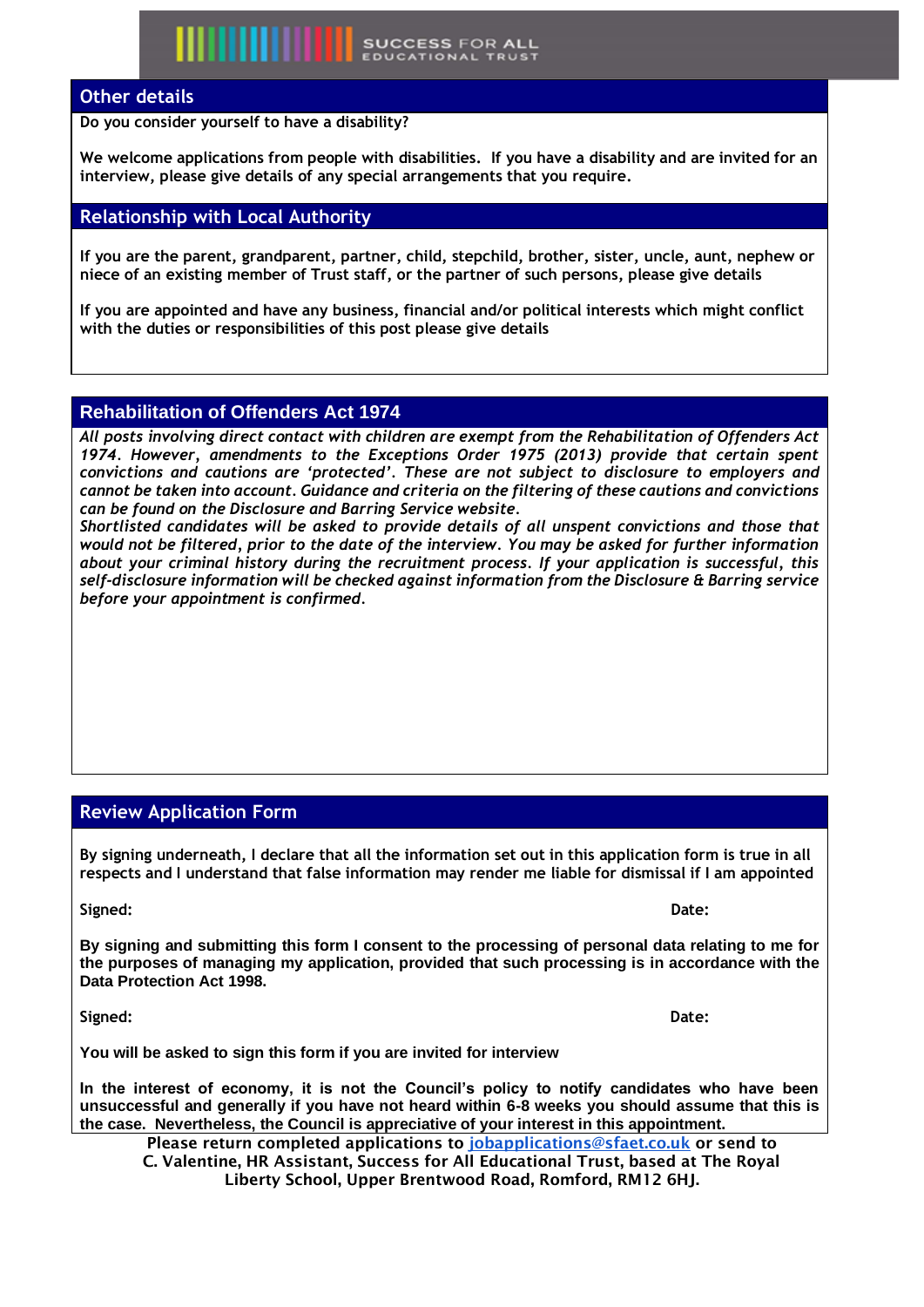#### **Equal Opportunities**

#### **Monitoring of Job Applicants**

SFAET Ltd is striving towards equality of opportunity in its employment practices and selection procedures. An Equality and Diversity Policy has been approved and is outlined below for you to retain if you so wish. To help us to find out how far we are succeeding in providing equal access to jobs in the Borough, we need the information detailed below. You are, therefore, requested to complete the monitoring information and return it with your application.

#### **Equal Opportunities Policy Statement**

As an employer, SFAET Ltd is taking positive steps to eliminate discrimination, and to redress imbalances, in order to provide genuine equality of opportunity at all levels within the organisation.

SFAET Ltd aims to treat all employees with dignity and respect and provide a working environment free from discrimination and harassment.

Every possible step will be taken to ensure that employees and job applicants are treated equally and fairly and that decisions on recruitment, selection, training and promotion are based on agreed criteria. In particular, no applicant or employee will be placed at a disadvantage by requirements or conditions which are not necessary to the performance of the job, or which constitute indirect unfair discrimination.

SFAET Ltd believes that it is in the Trust's interests and those who work for it to be committed to the use, development and retention of the full range of skills and talents of its employees, and will work to provide an employment environment in which everyone has the opportunity to contribute and develop.

Employees will be involved in the regular reviewing and monitoring of the Equality and Diversity Policy to ensure its relevance and effectiveness.

All information provided is provided based on the Data Protection Act of 2018 and subject to General Data Processing Regulations.

This notice explains what personal data we will hold about you, how we collect it, and how we will use and may share information about you during the application process. We are required to notify you of this information, under data protection legislation.

Please ensure that you read this notice as well as our privacy notice which can be found at www.sfaet.co.uk which detail how we use your information.

#### Why Do We Collect This Information?

Once you have submitted an application form, the School use this information in order to take a decision on recruitment and to take steps to enter into a contract.

#### What Information Do We Collect?

We collect the following information from the application form in order to take a decision as to recruitment: career history, qualifications, references, skills and experience, if you are legally entitled to work in the UK, disclosure of criminal convictions.

#### How we may share the information

We may also need to share some of the above categories of personal information with other parties, such as HR consultants and professional advisers. Usually, information will be anonymised but this may not always be possible. The recipient of the information will be bound by confidentiality obligations. We may also be required to share some personal information as required to comply with the law.

#### How long we keep your information

We keep the personal information that we obtain about you during the recruitment process for no longer than is necessary for the purposes for which it is processed. How long we keep your information will depend on whether your application is successful and you become employed by us, the nature of the information concerned and the purposes for which it is processed. Full details on how long we keep personal data for is set out in our data retention policy.